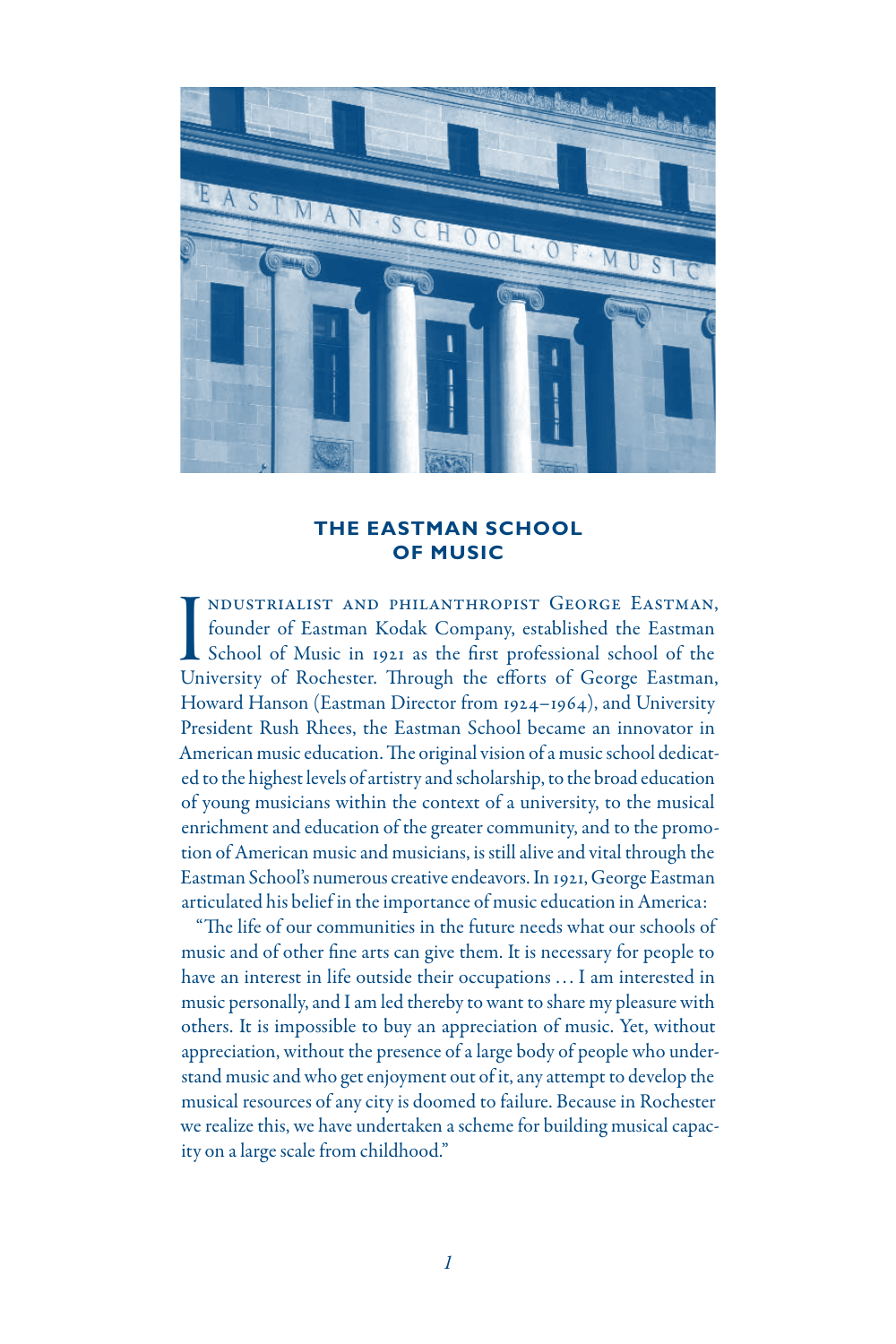Today, more than 900 students are enrolled in the Collegiate Division of the Eastman School of Music—about 500 undergraduates and 400 graduate students. They come from almost every state, and approximate ly 23% are from other countries. Each year about 270 students enroll, selected from more than 2200 applicants. They are guided by more than 95 full-time faculty members. Seven Pulitzer Prize winners have taught at Eastman, as have several Grammy Award winners.

Eastman Community Music has been an integral part of the Eastman School from its beginning. Approximately 1,600 area citizens, ranging in age from 4 months to over 90 years of age, enroll annually for classes, les sons and ensembles in ECMS. During summer session, approximately 250 students attend the community school from the extended Western New York Region, as well as all over the world. Each year some 25–35 commu nity school students are accepted to the Eastman School of Music.

Graduates of the Eastman School of Music distinguish every aspect of the musical community throughout the world, from the concert stage to the public school classroom, from the recording studio to collegiate classrooms and administrative offices. Eastman's 10,000 alumni are noteworthy for their depth and breadth of training and experience, as well as for their willingness to assist current and graduating students in pursuing their careers.

## **VINCENT LENTI COMMENCEMENT SPEAKER**

INCENT LENTI IS PROFESSOR OF PIANO AND HAS BEEN A<br>member of the Eastman School of Music piano faculty since<br>1963. His responsibilities include advising undergraduate piano<br>performance majors, coordinating primary and secon member of the Eastman School of Music piano faculty since 1963. His responsibilities include advising undergraduate piano performance majors, coordinating primary and secondary piano instruc tion, and supervising doctoral teaching assistants. In addition to the instruction he provides as a member of the School's piano department, Mr. Lenti has taught the 18th and 19th century piano literature courses since the spring of 2004. He has a strong personal interest and exper tise in the history of piano performance, which is reflected by a very large collection of historical audio and video recordings which he has obtained throughout the years.

Mr. Lenti previously served with distinction for a period of 26 years as director of the Eastman School of Music Community Education Division, now known as the Eastman Community Music School. In 2003 he was appointed as Eastman School Historian, and is writing a three-volume history of the school; the first two volumes, *For the Enrichment of Community Life* and *Serving a Great and Noble Art*, were published in 2004 and 2009. In 2002 he was the recipient of the Eastman School of Music's Eisenhart Award for Excellence in Teaching, and in 2010 was the recipient of the University of Rochester's Hutchison Medal for distinguished public service.

Mr. Lenti earned a bachelor's and master's degrees in music theory from Eastman, and was a student of noted Italian pianist and pedagogue Orazio Frugoni. During his career, he has maintained various profes sional memberships, including a 14-year term as treasurer of the New



York State Music Teachers Association. He was for many years a frequent lecturer at Eastman School piano teacher workshops (for which he served as coordinator for a total of ten years), and he also lectured for Music Teachers National Association at state and division conventions.

Mr. Lenti's interest in the musical history of Rochester has prompted several interesting research projects, six of which have appeared as arti cles in Rochester History, issued by the Office of the City Historian in

Rochester. He also has a strong interest in church music and liturgy, and he has spoken to various churches, organizations, and associations including national conventions of the National Association of Pastoral Musicians and the Hymn Society—and written dozens of articles for such respected journals as *The American Organist*, *Pastoral Music*, *The Hymn*, *Cross Accent*, *Studia Liturgica*, *Worship* and *Sacred Music* .

Mr. Lenti is married to Christina Kuipers, who graduated from the Eastman School of Music in 1972 with a Bachelor of Music degree in piano performance. Their son Stephen is a computer analyst, living in Albuquerque, New Mexico, with his wife and two children. Their older daughter Elizabeth, now living and working in Cleveland, Ohio, is also an Eastman alumna, having earned her Bachelor of Music degree in organ performance in 2002. Their younger daughter Anna graduated from Eastman in 2011 as a vocal performance major and has just received her Master of Music degree in choral conducting from Westminster Choir College in Princeton, New Jersey. Family connections to the School also include Mr. Lenti's brother and sister-in-law, Tony and Marianne Lenti, both of whom earned bachelor's, master's and doctoral degrees at Eastman.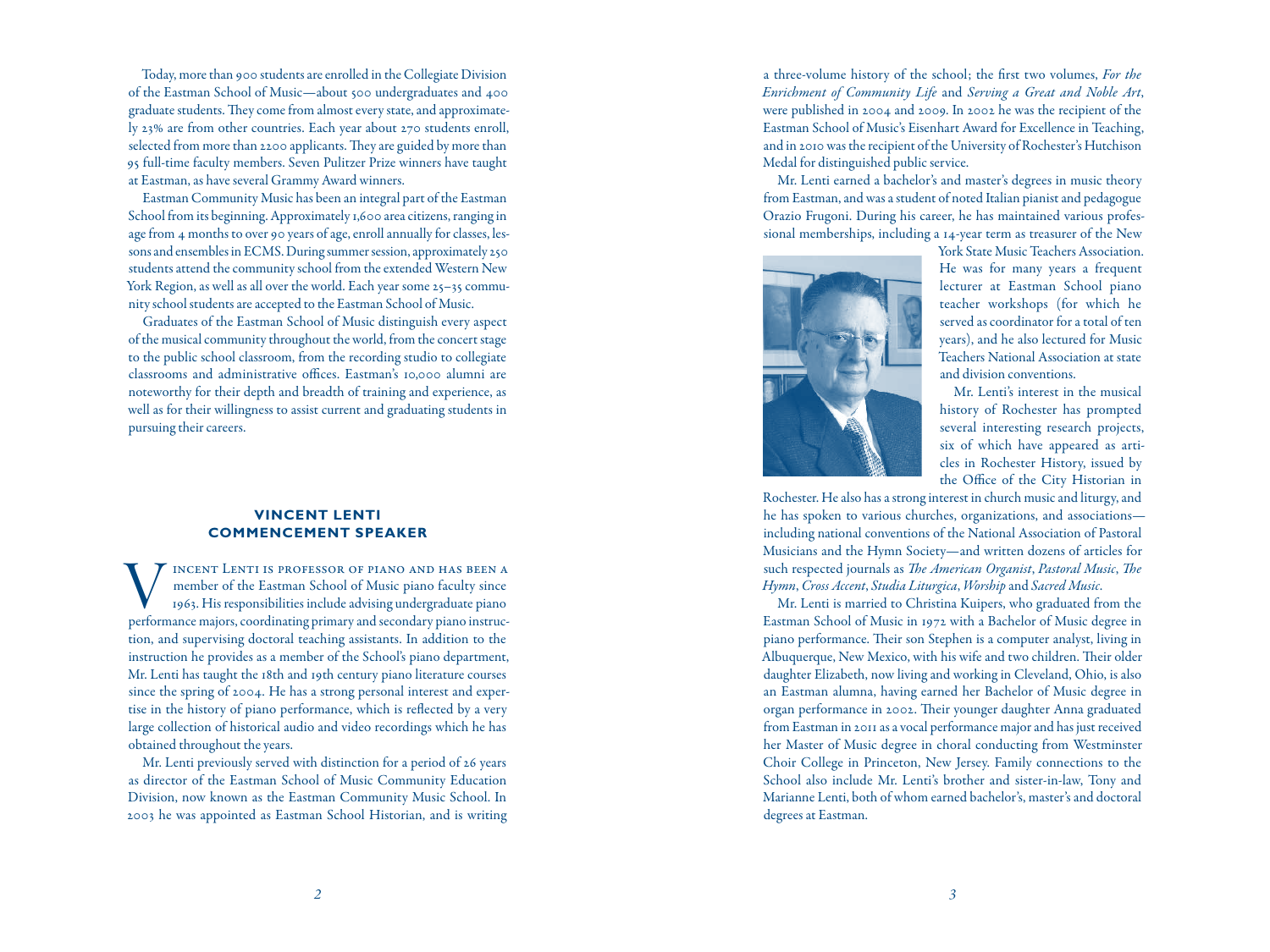# **COMMENCEMENT CEREMONY SUNDAY, MAY 19, 2013**

### *Joel Seligman, University President, Presiding*

### Prelude

"Fanfare Music for Eight Trombones" (Premiere Performance) *Brandon Lawrence Martell, ESM–BM '13* Andante and Chorale (from *Symphony No. 5, Reformation* ) *Felix Mendelssohn, arranged by Jay Friedman* Scherzo (from *Symphony No. 5, Reformation* ) *Felix Mendelssohn, arranged by Jay Friedman* "What the Morning Bells Tell Me" (from *Symphony No. 3* ) *Gustav Mahler, arranged by Ohad Wand, ESM–BM '92 Eastman Trombone Choir—John Marcellus, Director*

#### Academic Processional

"Elsa's Procession to the Cathedral" (from *Lohengrin* ) *Richard Wagner, arranged by Wesley Hanson, ESM–DMA '76 Eastman Trombone Choir—John Marcellus, Director*

#### Invocation

*The Rev. Dr. C. Denise Yarbrough, Director, Religious & Spiritual Life Interfaith Chapel, University of Rochester*

> Welcome from the Board of Trustees *Edmund Hajim, Chairman, Board of Trustees*

Welcome from the University President *Joel Seligman, President*

Remarks from the Dean *Douglas Lowry, Joan and Martin Messinger Dean*

Recognition of Student Prizes and Awards *Jamal Rossi, Executive Associate Dean (See insert in Commencement Program)*

Address by Eastman Students' Association President *Molly O'Roark*

Presentation of Eisenhart Award for Excellence in Teaching *Douglas Lowry, Joan and Martin Messinger Dean*

Address to Graduates *Vincent Lenti, ESM–BM '60, MA '62, Professor of Piano*

## Interlude

Liebesfreud *Fritz Kreisler, arranged by Sergei Rachmaninoff Daria Sergeyevna Rabotkina, ESM–DMA, '12*

Recognition of Doctoral Students *Marie Rolf, Associate Dean of Graduate Studies*

#### Conferring of Master's & Bachelor's Degrees

*Joel Seligman, President Presented by: Douglas Lowry, Joan and Martin Messinger Dean and Donna Brink Fox, Associate Dean of Academic & Student Affairs*

> Closing Remarks *Douglas Lowry, Joan and Martin Messinger Dean*

#### Recessional

Hex Files—*James Kazik Eastman Trombone Choir—John Marcellus, Director*

### Academic Department Representatives

Chamber Music—*Phillip Ying* Composition—*Ricardo Zohn-Muldoon* Conducting & Ensembles—*Mark Davis Scatterday* Humanities—*Reinhild Steingröver* Jazz Studies and Contemporary Media—*Bill Dobbins* Music Education—*Richard Grunow* Musicology—*Roger Freitas* Organ and Historical Keyboards—*Jean Barr* Piano—*Douglas Humpherys* Strings, Harp and Guitar—*Alan Harris* Theory—*Jonathan Dunsby* Voice and Opera—*Katherine Ciesinski* Woodwinds, Brass, Percussion—*Richard Killmer*

#### Marshals

University Grand Marshal—*Jesse T. Moore* Associate Marshal—*Lynn Blakeslee* Doctoral Marshals—*Daphne Yu-Huei Tan, Michael Steven Unger* Master's Marshal—*Alexander William Trygstad* Undergraduate Marshal—*Weijun Chen*

#### Eastman Trombone Choir

*Ben David Aronson, Joshua Aaron Becker, Samuel Aden Brooks, David Thomas Bruestle, Matthew Joseph Carlin, Nicholas Richard Conn, Jacqueline Dynae Dreher, Jeffrey Randall Dunn, Leland Orme Evans, Jessica Anne Hawthorne, Gary Jarvis Jones, Matthew Thomas Kowalski, Alexa Marie Kuberra, Christopher Lindgren, Jeannie Elana Little, Brandon Lawrence Martell, Douglas Meng, Matthew Joseph Norman, William Bradford Paceley, Paul Francis Radke, Grant Thomas Reed, Austin Reid Richardson, Curtis James Swike, Patrick Thomas Towey, William Bruce Wortley*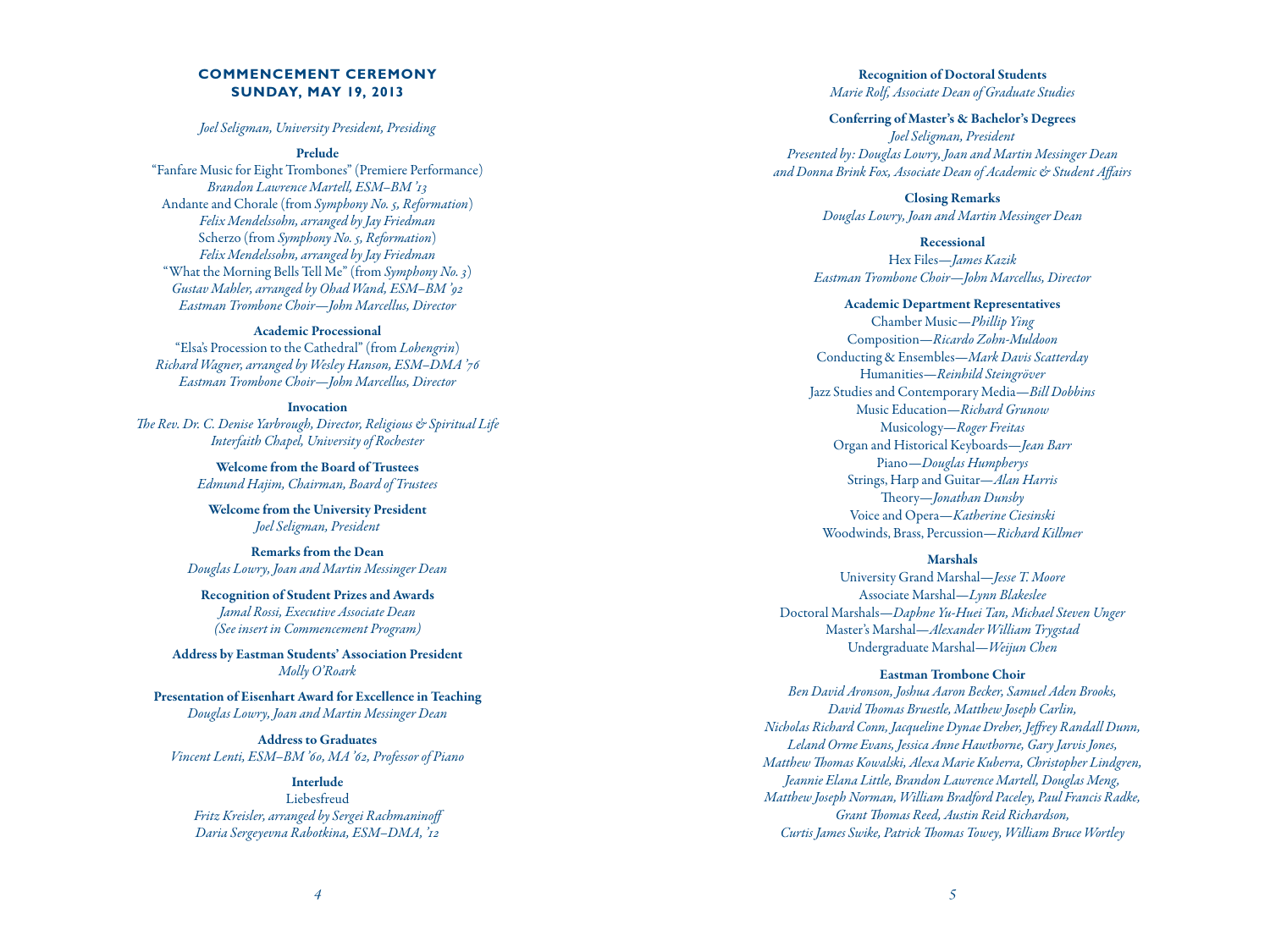### **ARTIST'S CERTIFICATE**

THE ARTIST'S CERTIFICATE IS RESERVED FOR GRADUATE<br>degree students who already hold the Performer's Certificate<br>and who demonstrate the highest level of performing ability.<br>Candidates for the Artist's Certificate are recomm degree students who already hold the Performer's Certificate and who demonstrate the highest level of performing ability. Candidates for the Artist's Certificate are recommended unanimously by their home departments. In addition, these young artists perform two public recitals and a concerto with orchestra; all three events are adjudicated by a special interdepartmental committee appointed by the Associate Dean of Graduate Studies.

Daria Sergeyevna Rabotkina

# **CATHERINE FILENE SHOUSE ARTS LEADERSHIP PROGRAM CERTIFICATE**

The Arts Leadership Program (ALP), launched by the Eastman School in Fall 1996 and being widely studied and modeled by arts schools around the country, recognizes that success as a professional musician requires more than superb technical skills and artistry. Success also requires entrepreneurial savvy, strong communication skills, fluency with emerging technologies, commitment to audience education, and public advocacy for music and the arts. Through a special curriculum, internship program, guest speaker series, and an undergraduate and graduate Certificate Program, the ALP prepares Eastman students to take charge of their career prospects, and encourages them to provide leadership in the musical culture and marketplace.

Anthony Charles Baron Melissa Anne Birkhold Adelaide Judson Boedecker Shannon Rebekah Carpio Weijun Chen Gabriel Luke Condon Adrian Justin DiMatteo Alistair Michael Duncan Peter Henry Fifer Ferry

## Jiaqi Li

Adam Leonard Maalouf Carson Andrew Moody Molly O'Roark Nicholas Matthew Tariello Renée Elise Vogen Sidonie Héloïse Wade Jessica Denise Evelyn Wilkins

# **CERTIFICATE IN COLLEGE AND/OR COMMUNITY TEACHING**

I<br>Mu n recognition of the fact that musicians will have many opportunities to teach as a component of their careers, Eastman established the Certificate in College and/or Community Music Teaching in 2003. The program requires graduate students to explore the art of teaching through coursework and an internship under the mentoring of master teachers at Eastman.

*Certificate in College Teaching* Anthony Charles Baron

*Certificate in Community Teaching* Melissa Anne Birkhold Christina Marie Brier

# **CERTIFICATE IN WORLD MUSIC/ ETHNOMUSICOLOGY DIPLOMA**

GROWING AWARENESS OF THE RICHNESS AND BEAUTY OF<br>non-Western musics and the interrelatedness of all musical cul-<br>tures led the Eastman School to develop a Certificate Program<br>in World Music and a Diploma Program in Ethnomus non-Western musics and the interrelatedness of all musical cultures led the Eastman School to develop a Certificate Program in World Music and a Diploma Program in Ethnomusicology. These programs are open to both undergraduate and graduate students interested in learning more about the world's musical traditions and the people who create and perform them. In addition to enhancing the students' philosophical, political and musical understandings of today's world cultures, the Certificate in World Music and Ethnomusicology Diploma also develop practical, hands-on skills needed for today's job market, through coursework in music and anthropology, and through performance in Eastman's world music performing ensembles, the Balinese gamelan, South Indian Drumming and the Zimbabwean mbira ensemble.

*Certificate in World Music* Gabrielle Eraca Cornish

*Ethnomusicology Diploma* Julie Beauregard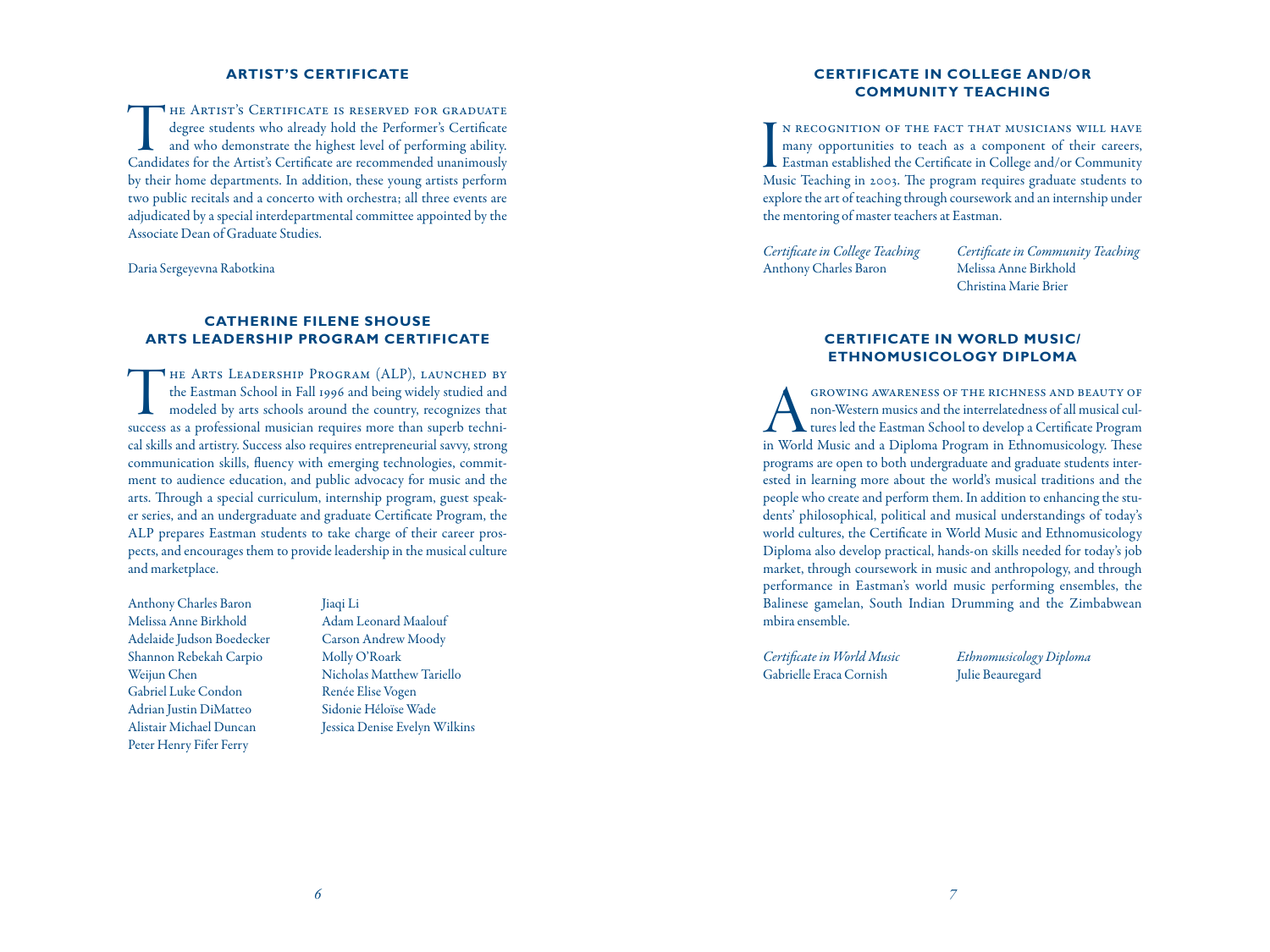### **ORCHESTRAL STUDIES DIPLOMA IN STRINGS**

I<br>der nstituted by the Eastman School in 1999, and offered in partnership with the Rochester Philharmonic Orchestra (RPO), the Orchestral Studies Diploma in Strings prepares advanced students for careers in today's competitive orchestral marketplace. At the heart of the program is the Orchestral Studies String Fellowship, which gives students performing experience with the RPO on ten classical subscription concerts each year. Students also learn the non-performing, "behind the scenes" side of professional orchestras through internships in the orchestra's administrative offices and Arts Leadership courses taught by Eastman faculty and RPO musicians and staff.

Through this special curriculum that combines high artistic standards and practical experience, the program strives to prepare students for the professional worlds that they will be entering. It encourages them to become skilled and artistic instrumentalists, as well as creative, freethinking, and forward-looking leaders, not only in orchestra-related issues, but also in music and music education in general.

Kelsey Elizabeth Farr

### **PERFORMER'S CERTIFICATE**

THE PERFORMER'S CERTIFICATE RECOGNIZES STUDENTS<br>who demonstrate outstanding performing ability. Nominated<br>for this honor by their respective departments, the candidates<br>present a special jury and recital. who demonstrate outstanding performing ability. Nominated for this honor by their respective departments, the candidates present a special jury and recital.

Tomasz Arnold, *percussion* Chelsea Bryn Barton, *organ* Philip Lawrence Borter, *violoncello* Evie Chen, *violin* Nathan Thomas Davy, *organ* Colin Garret Deay, *percussion* Kelsi Landon Doolittle, *clarinet* Peter Henry Fifer Ferry, *percussion* Molly Rose Goldman, *viola* Weston Jarrod Jennings, *organ* Da Sol Jeong, *violin* Hyungryoul Kim, *saxophone* Brandon Lawrence Martell, *trombone* Tyler James Menzel, *flute* Carson Andrew Moody, *percussion* Molly O'Roark, *harp* Russell Mathew Rybicki, *horn* Kelly Elizabeth Suthers, *horn* Curtis James Swike, *trombone* Mark Christopher Viavattine, *saxophone* Renée Elise Vogen, *horn* Sidonie Héloïse Wade, *percussion* Yusheng Xue, *saxophone*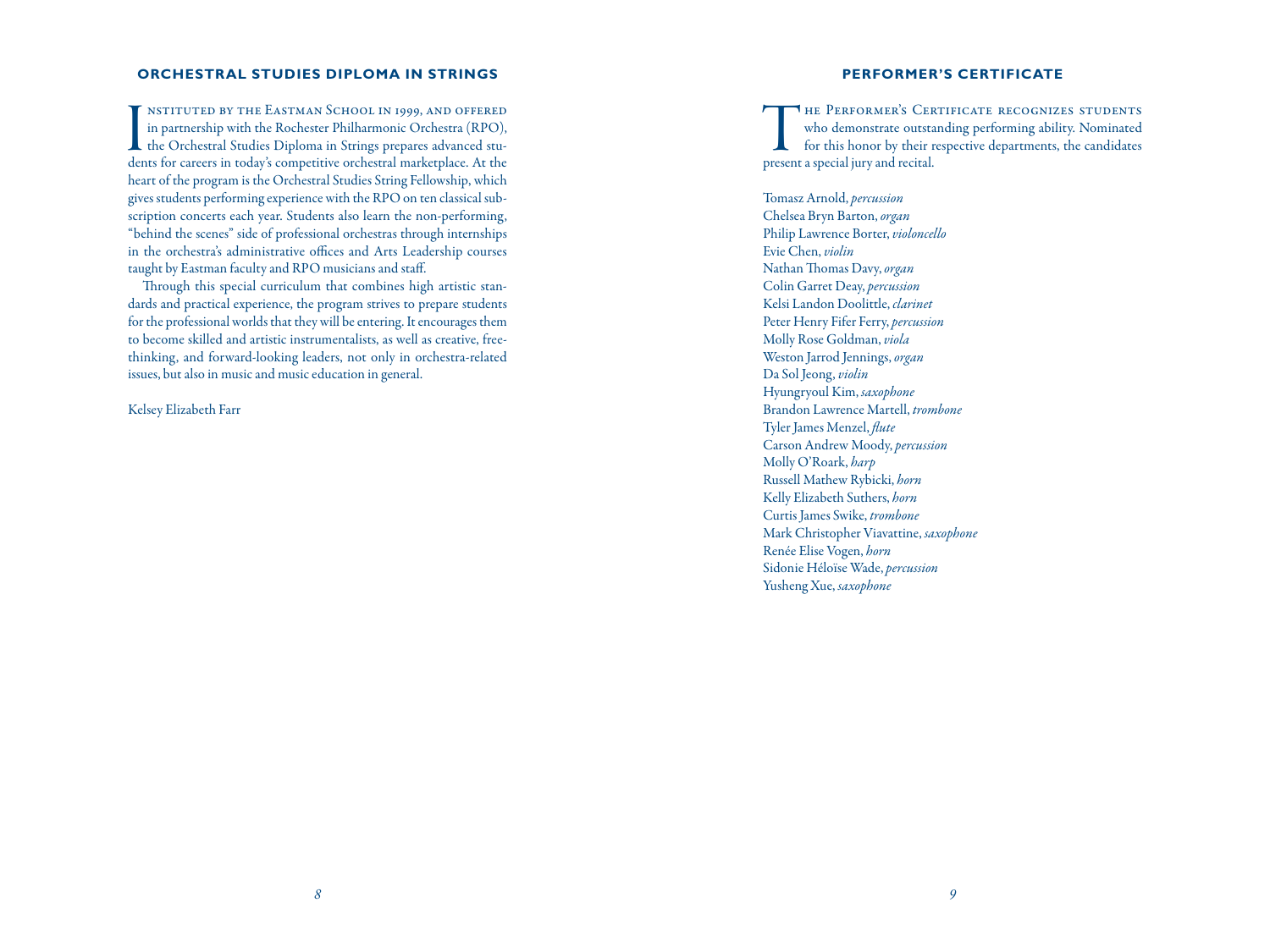### **PI KAPPA LAMBDA**

I KAPPA LAMBDA IS AN HONOR SOCIETY AND IS THE ONLY music organization recognized by the Association of College Honor Societies. Founded in 1918 at Northwestern University, PKL is dedicated to the fostering of scholarly int music organization recognized by the Association of College Honor Societies. Founded in 1918 at Northwestern University, PKL is dedicated to the fostering of scholarly interest in the theoretical and historical aspects of music, and to the pursuit of eminent achievement in performance, composition, music education and research. Eastman's Beta Pi Chapter was active from 1966 to 1988, and after a 25-year hiatus, was reactivated in 2013.

*Graduate Students* Naomi Gregory Gilad Rabinovitch William Cahill Smith Cameron Dawn Wilkens *Undergraduate Students* Shannon Rebekah Carpio Weijun Chen Alistair Michael Duncan Timothy William Lee Andrew J. Pramuk

### **SACRED MUSIC DIPLOMA**

HIS PROGRAM, OPEN TO STUDENTS OF ALL MAJORS, addresses the diverse settings and rapidly changing conditions in which sacred music is practiced today. Students acquire practical skills in traditional and non-traditional wor addresses the diverse settings and rapidly changing conditions in which sacred music is practiced today. Students acquire practical skills in traditional and non-traditional worship practices, while learning historical perspectives in liturgy and music. At the heart of the curriculum is a two-semester supervised internship, which includes mentoring in church positions in the Rochester community.

By maintaining Eastman's high musical and performance standards, students develop skills necessary to lead high-quality sacred music ministries; by working with practicing church musicians, they gain valuable insight into shaping and leading a vibrant music ministry.

Lars Gjerde Cheuk Bun Lam

## **KAUFFMAN ENTREPRENEURIAL YEAR (KEY) PROGRAM 2013–2014**

THE KEY PROGRAM PROVIDES ACCEPTED STUDENTS WITH<br>the opportunity to devote one or two semesters, tuition-free, to<br>the study and/or practice of entrepreneurship. During this addi-<br>tional time at the University of Rochester, the opportunity to devote one or two semesters, tuition-free, to the study and/or practice of entrepreneurship. During this additional time at the University of Rochester, KEY students take courses, independent studies, and internships while devoting their energy toward transforming an idea into an enterprise that generates value. Although the students listed below will officially graduate next year, at the end of their fifth year, they have chosen to participate in today's ceremony to celebrate with family and friends.

Nadia Marie Fayad Dylan Thomas Price

## **TAKE FIVE SCHOLARS 2013–2014**

SEN INCE ITS INCEPTION IN 1986, OVER 1,100 STUDENTS HAVE received one or two tuition-free terms through the University's Take Five Scholars Program to complete additional coursework that enriches their undergraduate educat INCE ITS INCEPTION IN 1986, OVER 1,100 STUDENTS HAVE received one or two tuition-free terms through the University's Take Five Scholars Program to complete additional coursework ed below will officially graduate next year, at the end of their fifth year, some have chosen to participate in today's ceremony to celebrate with family and friends.

Rachel Taelor Beninghof Samantha Taylor Moraes Varsha M. Nair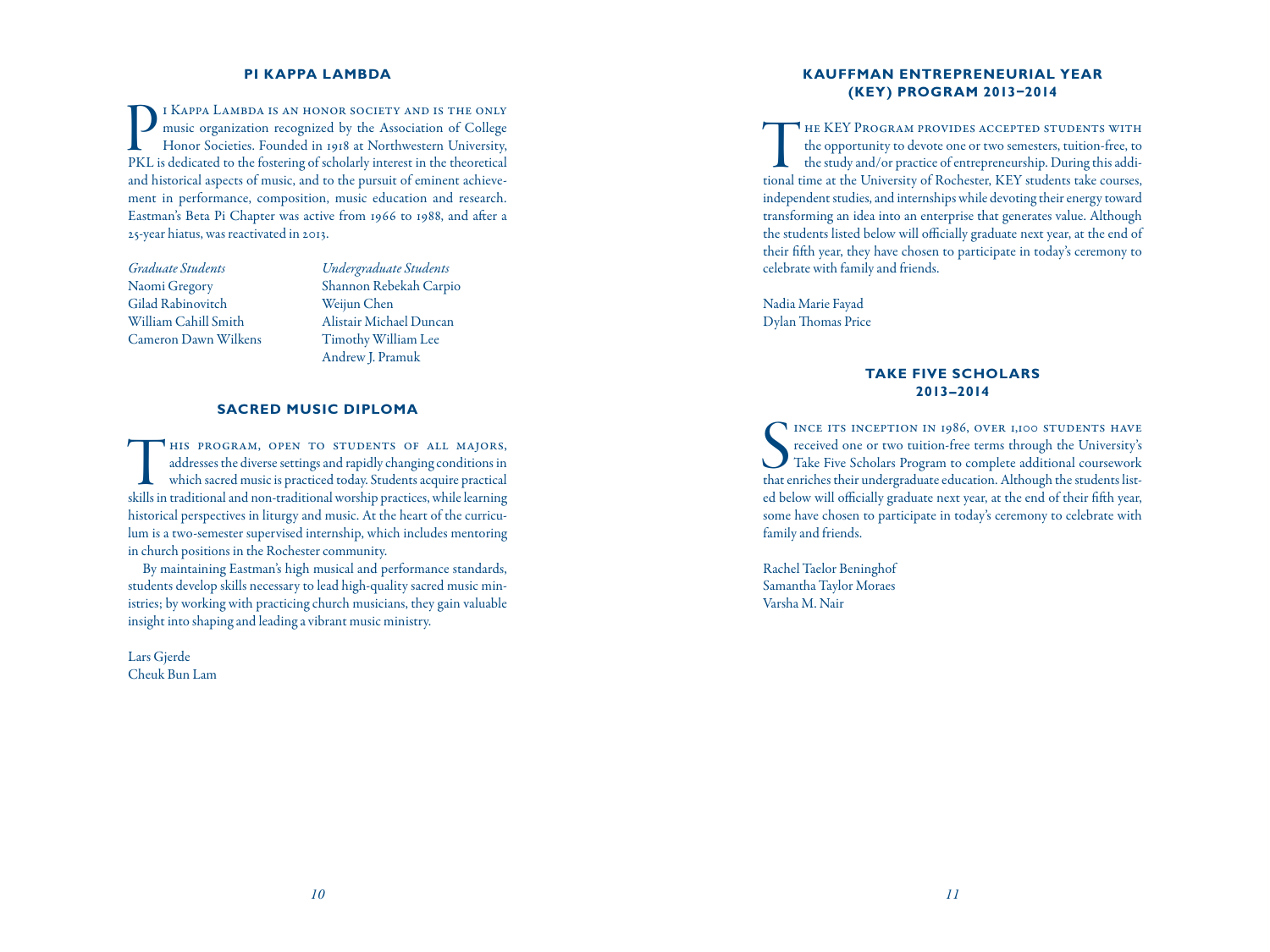#### **BACHELOR OF MUSIC DEGREE CANDIDATES**

David Aguila, *Applied Music (Trumpet)* Tomasz Arnold, *Applied Music (Percussion)/ Music Composition, with Distinction* Jackson Leland Arthur,*AppliedMusic(Trumpet)–Major;German–Minor* Sasami Ashworth, *Applied Music (Horn)* Chelsea Bryn Barton, *Applied Music (Organ), with High Distinction* Sophia Marie Burgos, *Applied Music (Voice)/Music Education-Vocal* Shannon Rebekah Carpio, *Applied Music (Clarinet), with High Distinction* Evie Chen, *Applied Music (Violin), with High Distinction* Weijun Chen, *MusicComposition/MusicTheory,with Highest Distinction* Stacey Lynn Chou, *Music Education-Instrumental, with Distinction* Martha Charlotte Chudy, *Applied Music (Clarinet)* Miles Cole, *Applied Music (Violoncello)/Music Theory, with Distinction* Gabriel Luke Condon, *Jazz Studies and Contemporary Media* Nicholas Richard Conn, *Applied Music (Trombone)* Lourdes Cossich, *Applied Music (Voice)* Daniel Eduardo Cruz, *Applied Music (Oboe)/ Music Education-Instrumental* Carrie Elyse Davids, *Applied Music (Viola), with High Distinction* Colin Garret Deay, *Applied Music (Percussion)/ Music Education-Instrumental, with Distinction* Matthew Connelly DiDonna, *Applied Music (Voice)*  Cristina M. Dinella, *Music Education-Instrumental* Kelsi Landon Doolittle, *Applied Music (Clarinet)/ Music Education-Instrumental* Thomas Craig Doser, *Applied Music (Bassoon), with Distinction* Thomas Salvatore Dougherty, *Applied Music (Violin)/ Music Composition, with Distinction* Siddharth Dubey, *Applied Music (Voice)* Alistair Michael Duncan, *Jazz Studies and Contemporary Media, with Highest Distinction* Elizabeth Anne Ehrlich, *Applied Music (Violin), with Distinction* Janeen Mazen Elhassan, *Applied Music (Clarinet), with Highest Distinction* Leland Orme Evans, *Applied Music (Trombone)* Ryan James Faulkner, *Applied Music (Piano), with High Distinction* Sophia Rose Feddersen, *Applied Music (Voice)* Peter Henry Fifer Ferry, Applied Music (Percussion), with High Distinction Duane Thomas Fields, *Applied Music (Violoncello), with Distinction–Major; Chinese–Minor*

Kevin Patrick Fitzgerald, *Applied Music (Trumpet)/ Music Theory* Michael Jerry Fuller II, *Applied Music (Double Bass)* Molly Rose Goldman, *Applied Music (Viola)/ Music Education-Instrumental* Lucas A. Goodman, *Applied Music (Viola), with Distinction* Christen Stephanie Greer, *Applied Music(Violin), with High Distinction* Johanna Monica Gruskin, *Applied Music (Flute), with Distinction* Lauren Alexandra Haley, *Applied Music (Violin)* Jacob C. Hanegan, *Applied Music (Violoncello), with Distinction* Kelsey Elizabeth Hayes, *Applied Music (Voice)/ Music Education-Vocal, with Distinction* David J. Heid, *Music Education-Vocal* Emma Marie Henry, *Applied Music (Voice)* Nicholas Matthew Hrynyk, *Applied Music (Piano)* Fang-Wei Hsu, *Applied Music (Piano), with High Distinction* Zhibing Huang, *Applied Music (Voice)* Erik Paul Jacobs, *Applied Music (Trombone)/ Music Education-Instrumental* Weston Jarrod Jennings, *Applied Music (Organ)/ Musical Arts, with Distinction* Da Sol Jeong, *Applied Music (Violin)* Kimberly Miyoung Jeong, *Applied Music (Violoncello)* Gary Jarvis Jones, *Applied Music (Trombone)* Alice Eunhee Kahng, *Applied Music (Piano)/Music Education-General* Natalie Kane-Bartolozzi, *Applied Music (Viola)* Samantha Marie Kimber, *Applied Music (Trumpet)* Alec Cameron Kissinger, *Applied Music (Voice)* Thaya Kongpakpaisarn, *Applied Music (Piano), with High Distinction* Jeffrey Mark Krol, *Jazz Studies and Contemporary Media* Matthew Robert Krol, *Jazz Studies and Contemporary Media* Hyeok Kwon, *Applied Music (Violoncello)* Che Ho Lam, *Applied Music (Violin)* Evelyn Wing-Yan Lam, *Applied Music (Piano)* Erie Park Lee, *Applied Music (Violoncello), with Distinction* Isaac Lee, *Applied Music (Organ), with Distinction* Timothy William Lee, *Applied Music (Violin), with Highest Distinction* Yunjung Lee, *Applied Music (Violin)* Jiwon Lim, *Applied Music (Piano), with Distinction* Elizabeth Hayes Loftus, *Applied Music (Voice)* Amy Lynn Luegering, *Applied Music (Oboe)* Adam Leonard Maalouf, *Applied Music (Percussion)* Marcus Macauley, *Music Composition*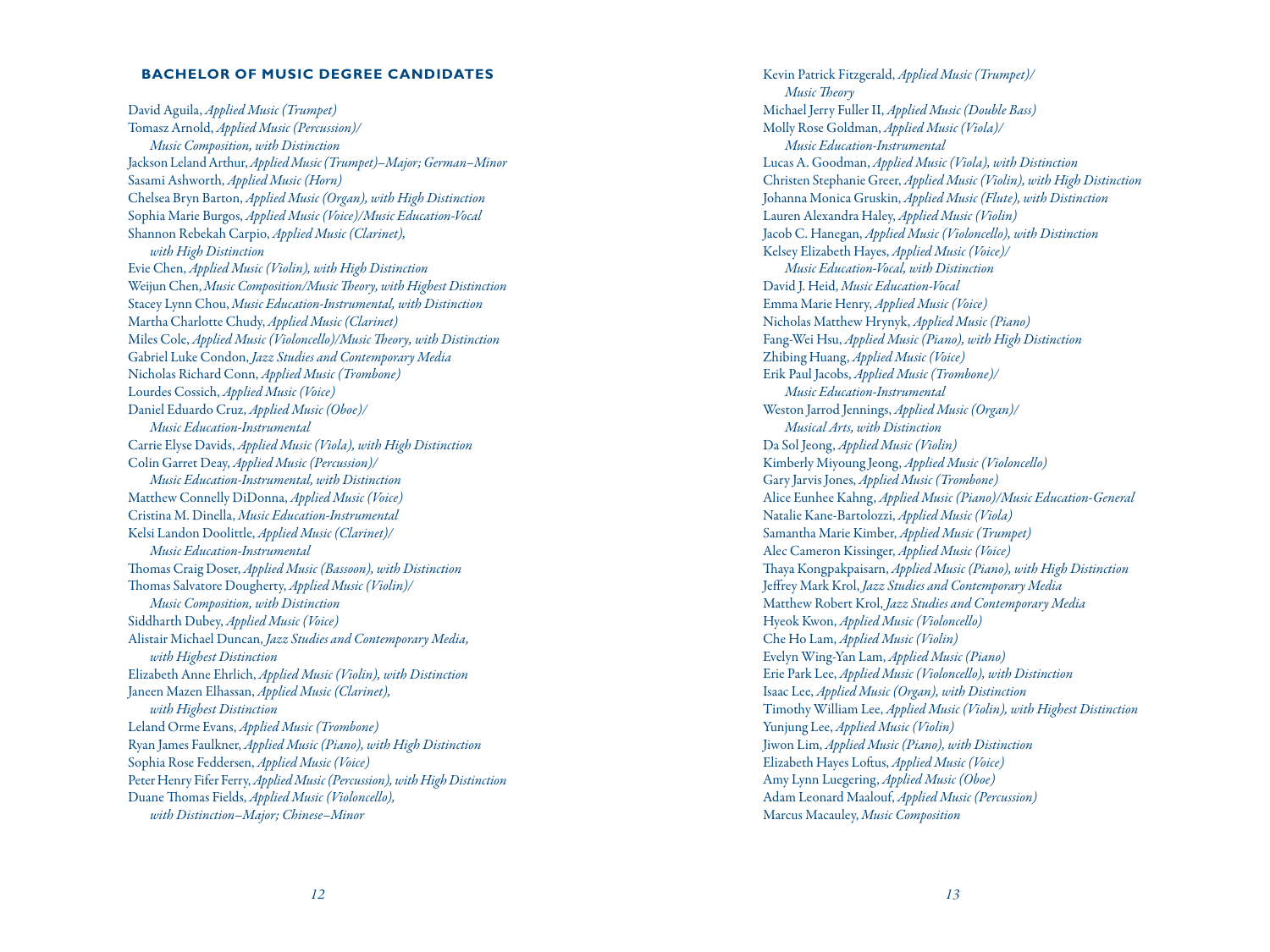Benjamin Scott Magruder, *Applied Music (Viola)/ Music Education-Instrumental* Michael Jonathan Mah, *Applied Music (Clarinet), with Distinction* Brandon Lawrence Martell, *Applied Music (Trombone)/ Music Education-Instrumental, with Distinction* Benjamin Laurent Matus, *Applied Music (Bassoon)–Major; German–Minor* Robert Chadwick McManmon, *Applied Music (Guitar)/ Music Education-Instrumental* Tyler James Menzel, *Applied Music (Flute), with Distinction* Haley Louise Moore, *Applied Music (Violin)* Matthew Joseph Norman, *Applied Music (Trombone)/ Music Education-Instrumental, with High Distinction* Garrett Thomas Obrycki, *Applied Music (Voice)* Sarah Seiko Ohms, *Applied Music (Violin)* Casey Edward O'Neil, *Applied Music (Trombone)* Molly O'Roark, *Applied Music (Harp)* Eunji Park, *Applied Music (Flute)* Minji Park, *Applied Music (Piano)* Thomas Jeffrey Petrino II, *Applied Music (Voice)* Riesa Eckert Petruzzi, *Applied Music (Voice), with Highest Distinction* Sarah Beth Phillips, *Music Education-General, with High Distinction* Elza Kathleen Picasso-Hobin, *Applied Music (Voice)* Samuel Robert Stewart Pierce-Ruhland, *Applied Music (Violoncello)* Andrew J. Pramuk, *Applied Music (Voice)/ Musical Arts, with High Distinction* Rebekah Joy Priestly, *Applied Music (Voice)* Clarissa Maria Prohaska, *Applied Music (Viola)* David Richardson, *Applied Music (Saxophone)* Sarah Adelle Rogers, *Applied Music (Violin)* John Ross, *Applied Music (Viola)* Garrett M. Rubin, *Applied Music (Voice)* Russell Mathew Rybicki, *Applied Music (Horn)/ Music Education-Instrumental, with Distinction* Kenji Sasaki, *Applied Music (Violoncello), with Distinction* Tristan Centeno Savella, *Applied Music (Piano)* Allyson Schuler, *Applied Music (Horn)* John William Sengelaub, *Applied Music (Voice), with High Distinction* Amy Elizabeth Skjerseth, *Applied Music (Oboe)* Audrey Quinn Snyder, *Applied Music (Violoncello), with Distinction* Jiao Sun, *Applied Music (Piano)* Joshua Everett Andrew Suslak, *Music Education-General* Kelly Elizabeth Suthers, *Applied Music (Horn), with Distinction*

Nicholas Matthew Tariello, *Applied Music (Percussion)* Kevin Eshelman Tompkins, *Applied Music (Violin), with High Distinction* Alexander James Turpin, *Applied Music (Voice), with High Distinction* Sterling Alexander Tyler, *Applied Music (Viola)* Mark Christopher Viavattine, *Applied Music (Saxophone)/ Music Education-Instrumental* Renée Elise Vogen, *Applied Music (Horn)–Major; German–Minor* Jessica Denise Evelyn Wilkins, *Applied Music (Oboe), with Distinction* Oliver Lund Wolcott, *Applied Music (Organ)* Afton Nichole Wrzosek, *Applied Music (Voice), with High Distinction* Wai Ki Wun, *Applied Music (Clarinet), with High Distinction* Yusheng Xue, *Applied Music (Saxophone), with High Distinction*

#### **MASTER OF ARTS DEGREE CANDIDATES**

Samuel Alan Bivens, *Pedagogy of Music Theory* Stylianos Dimou, *Music Composition* Christopher Wayne Gage, *Pedagogy of Music Theory* John Michael Green, *Musicology* Elizabeth Kay Irvine, *Music Education (October 12, 2012)* C. Aaron James, *Musicology* Alyssa Nicole Kassler, *Music Education* Jesse Michael Kinne, *Pedagogy of Music Theory (March 15, 2013)* Timothy E. Nowak, *Music Education (October 12, 2012)* Caroline Rose Reyes, *Ethnomusicology* Robert Clark Saunders, *Music Education* Pamela Levecchia Turowski, *Music Education (October 12, 2012)*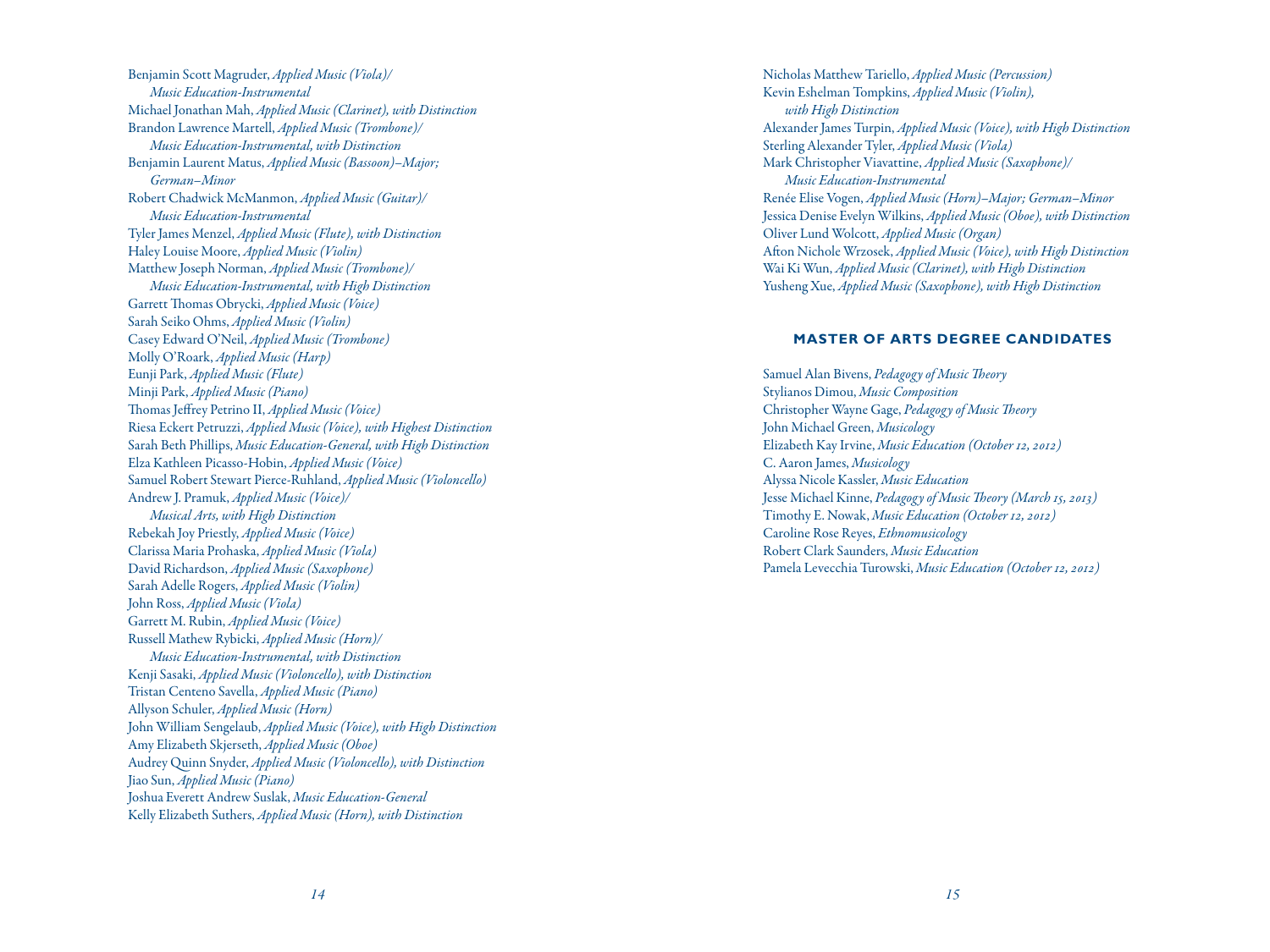#### **MASTER OF MUSIC DEGREE CANDIDATES**

Jiyoon Ahn, *Performance and Literature (Violoncello)* Reuben Maxwell Allen, *Jazz Studies and Contemporary Media* Michaela Lyle Anthony, *Performance and Literature (Voice)* Tianyi Bai, *Performance and Literature (Piano)* Anthony Charles Baron, *Performance and Literature (Voice)* Melissa Anne Birkhold, *Performance and Literature (Bassoon)* Adelaide Judson Boedecker, *Performance and Literature (Voice)* Christina Marie Brier, *Performance and Literature (Harp)* Zachary Benton Burgess, *Performance and Literature (Voice)* Stacy Neal Alexander Carolan, *Performance and Literature (Trumpet)* Wenny Chandra, *Piano Accompanying and Chamber Music* Fan Chang, *Piano Accompanying and Chamber Music* Hsin-Mei Chang, *Performance and Literature (Voice)* Jiyeon Choi, *Performance and Literature (Clarinet)* George Michael Clements, *Music Education (October 12, 2012)* Michael Joseph Conrad, *Jazz Studies and Contemporary Media* Iain Douglas Crampton, *Performance and Literature (Violin)* Adam Reid Crosse, *Jazz Studies and Contemporary Media* Benjamin Michael Curtis, *Performance and Literature (Voice)* Danko Drusko, *Conducting* Melissa Fajardo, *Performance and Literature (Voice)* Kelsey Elizabeth Farr, *Performance and Literature (Viola)* Adrian Gentry Foster, *Performance and Literature (Organ)* Katie Elizabeth Gardiner, *Conducting (October 12, 2012)* Heather McEwen Goldman, *Piano Accompanying and Chamber Music* Dong Wan Ha, *Performance and Literature (Piano)* Geehyung Ha, *Performance and Literature (Piano)* Kyung Ah Jung, *Performance and Literature (Violin)* DoYeon Kim, *Performance and Literature (Violoncello)* Eun Jee Gloria Kim, *Performance and Literature (Violin)* Hyungryoul Kim, *Performance and Literature (Saxophone)* Ji Eun Kim , *Performance and Literature (Violoncello)* Min Hwan Kim, *Performance and Literature (Piano)* Taehee Kim, *Performance and Literature (Piano)/ Piano Accompanying and Chamber Music* Nils Haugen Klykken, *Conducting*

Erik Matthew Koski, *Music Education* Alexander David Lacquement, *Music Education (March 15, 2013)* Yi-Wen Lai, *Piano Accompanying and Chamber Music* Anthony Changbock Lee, *Performance and Literature (Piano)* Su Yuon Lee, *Performance and Literature (Violoncello)/Music Education* Yunji Lee, *Performance and Literature (Violin)*

Jiaqi Li, *Performance and Literature (Piano)* Yi Heng Ken Luk, *Performance and Literature (Guitar)* Claude Marc Lumley, *Performance and Literature (Horn)* John Andrew Marcin, *Performance and Literature (Piano)* Marlyse Martinez, *Performance and Literature (Violin)* Carson Andrew Moody, *Performance and Literature (Percussion)* John Albert Morabito, *Performance and Literature (Organ)* Caroline Marie O'Dwyer, *Performance and Literature (Voice)* Camila Ospina Fadul, *Conducting* Regina Park, *Performance and Literature (Violin)* Jonathan Parker, *Jazz Studies and Contemporary Media* Kyle Douglas Patterson, *Early Music* Zorica Pavlovic, *Performance and Literature (Voice)* Edward Perry, *Jazz Studies and Contemporary Media* Rachel L. Perry, *Performance and Literature (Saxophone)* Reid Eugene Poole, *Jazz Studies and Contemporary Media* Christopher Lynn Reed, *Piano Accompanying and Chamber Music* Charles Russell Roberts, *Performance and Literature (Trumpet)* Michael Stephen Sawzin, *Performance and Literature (Saxophone)/ Music Education* Marc Allen Schwartz, *Jazz Studies and Contemporary Media* Kelsey Marie Shields, *Music Education* Yunji Shim, *Performance and Literature (Voice)* Kathryn Greenwood Sloat, *Performance and Literature (Harp)* Jeongmin Song, *Performance and Literature (Piano)* Douglas Randall Stone, *Jazz Studies and Contemporary Media/ Music Education (March 15, 2013)* Hirono Sugimoto, *Performance and Literature (Violin)* James Michael Sullivan, *Performance and Literature (Double Bass) (March 15, 2013)* Tarin Supprakorn, *Performance and Literature (Piano)* Curtis James Swike, *Performance and Literature (Trombone)* Shinri Arnold Tanimoto, *Performance and Literature (Violoncello)* Joseph Charles Trucano, *Performance and Literature (Organ)* Alexander William Trygstad, *Performance and Literature (Viola)* Jessica Ann Waddle, *Performance and Literature (Voice)* Sidonie Héloïse Wade, *Performance and Literature (Percussion)* Robert Layton Wells, *Performance and Literature (Piano)* Jackson Graham Williams, *Performance and Literature (Voice)* Grace Ellen Woodworth, *Performance and Literature (Oboe)* Hui Yao, *Performance and Literature (Piano)* Joseph Steven Yungen, *Performance and Literature (Piano)/ Piano Accompanying and Chamber Music* Susan Zhang, *Performance and Literature (Piano)*